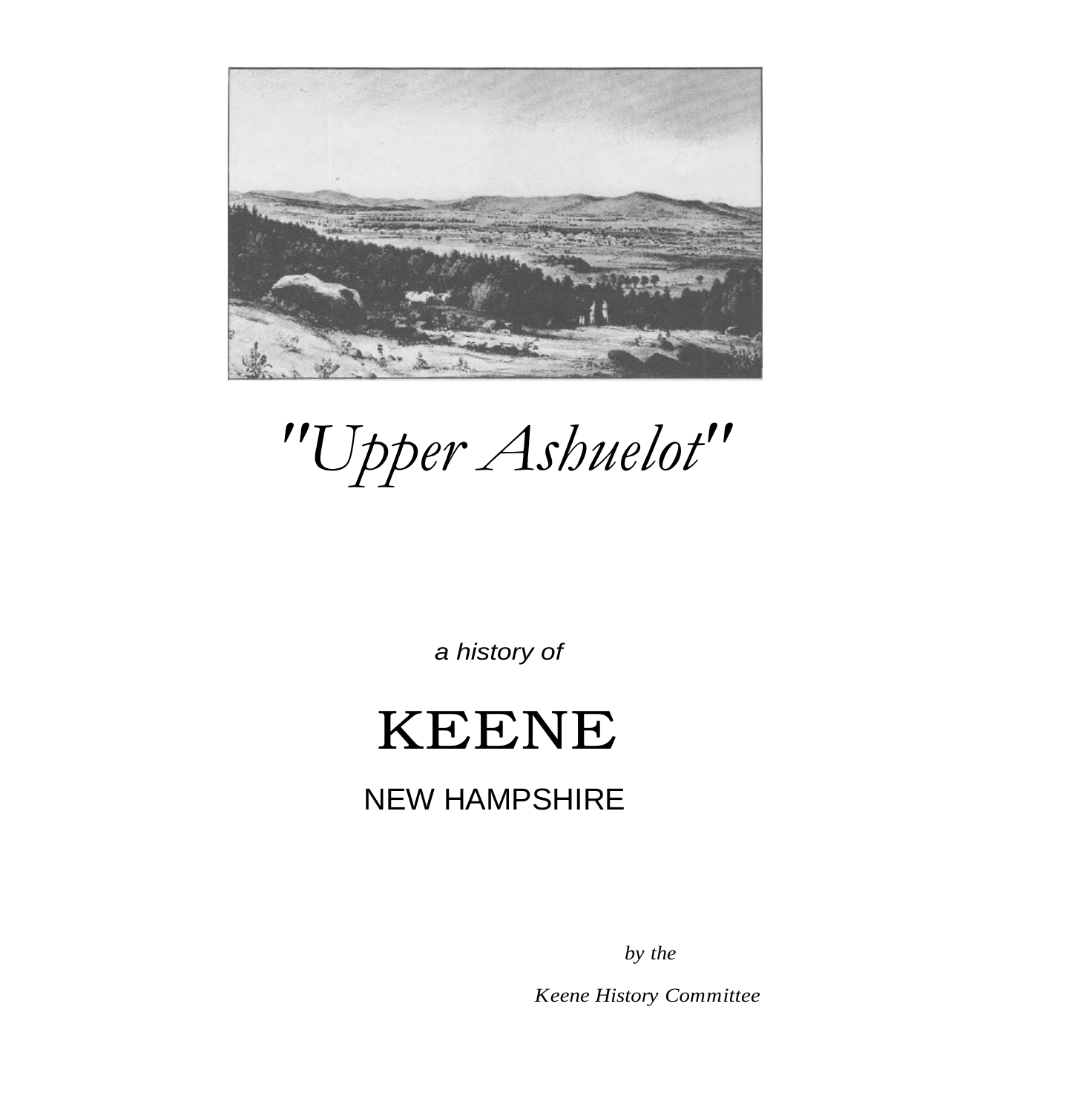*copyright 1968 by the City of Keene, N. H.* All rights reserved. No part of this book may be reproduced in any form without permission of the publisher.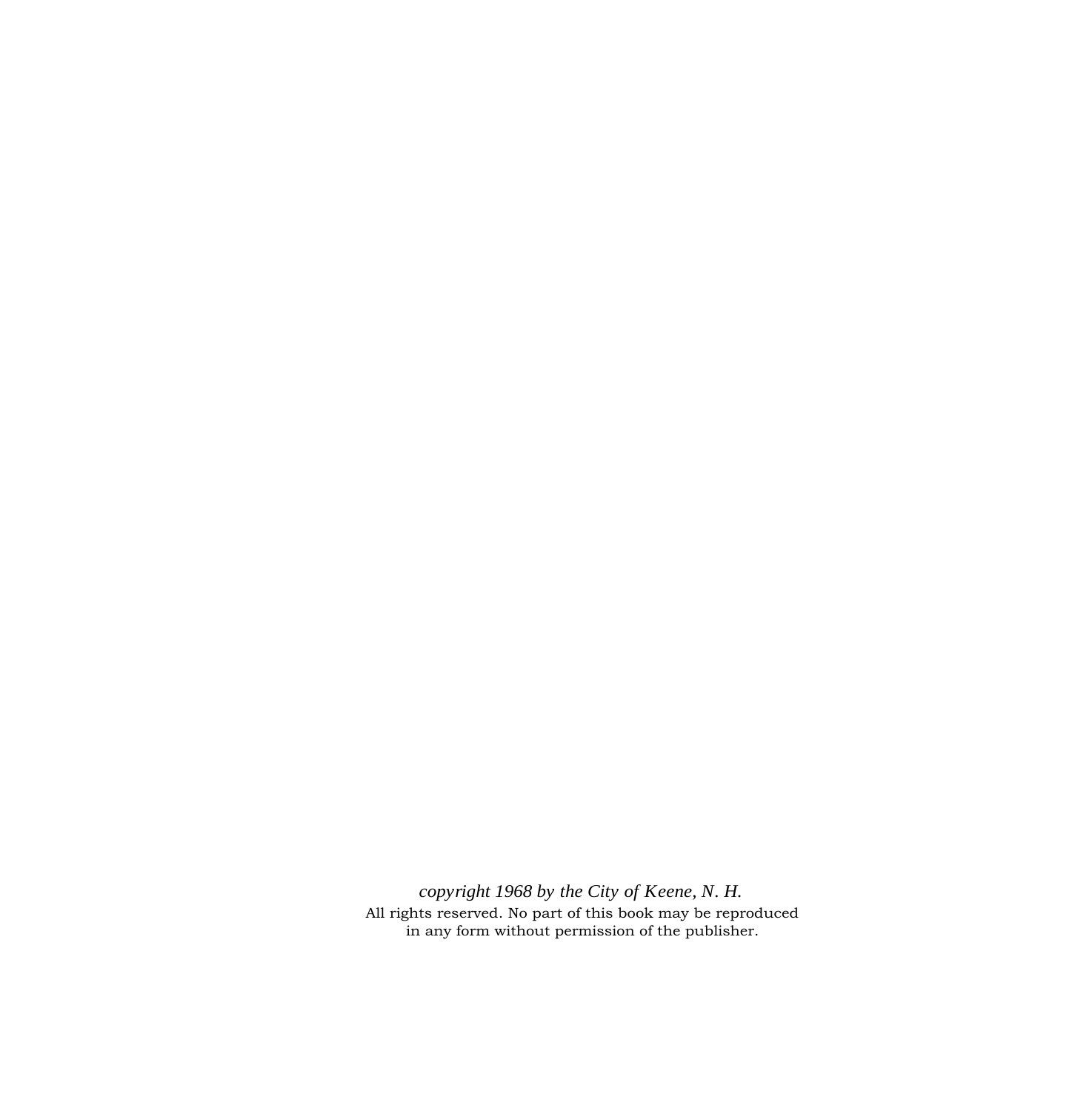| Chairman                   | KAY Fox                                                                                                                                                                                                                                                                                                                                           |
|----------------------------|---------------------------------------------------------------------------------------------------------------------------------------------------------------------------------------------------------------------------------------------------------------------------------------------------------------------------------------------------|
| Editorial Consultants      | MARGARET D. ACKERMAN<br><b>BERNECE W. COLBY</b><br>KAY Fox<br><b>FRANKLIN MACK</b><br>MARJORIE WHALEN SMITH                                                                                                                                                                                                                                       |
| Writers                    | <b>GARDNER BARRETT</b><br><b>ESTHER P. COOK</b><br>H. EMILE DEROSIER<br><b>MARIUM FOSTER</b><br>KAY Fox<br><b>MERTON GOODRICH</b><br>A. HAROLD KENDALL<br>RUTH SEAVER KIRK<br>JANE ELLIOT LARSON<br><b>JOHN C. PERRY</b><br><b>GRACE PRENTISS</b><br>DAVID R. PROPER<br>MURIEL E. ROBBINS<br><b>MARJORIE WHALEN SMITH</b><br>LAURENCE 0. THOMPSON |
| Special Researchers        | MARGARET D. ACKERMAN<br><b>MARION LEWIS</b><br>RALPH PAGE<br><b>EVAN C. WHITE</b><br><b>GRACE WHITE</b>                                                                                                                                                                                                                                           |
| Keene Sketches             | DORINDA JAREST                                                                                                                                                                                                                                                                                                                                    |
| End Papers and Book Jacket | <b>BARRY FAULKNER</b>                                                                                                                                                                                                                                                                                                                             |
| Index Co-ordinator         | EILEEN SULLIVAN                                                                                                                                                                                                                                                                                                                                   |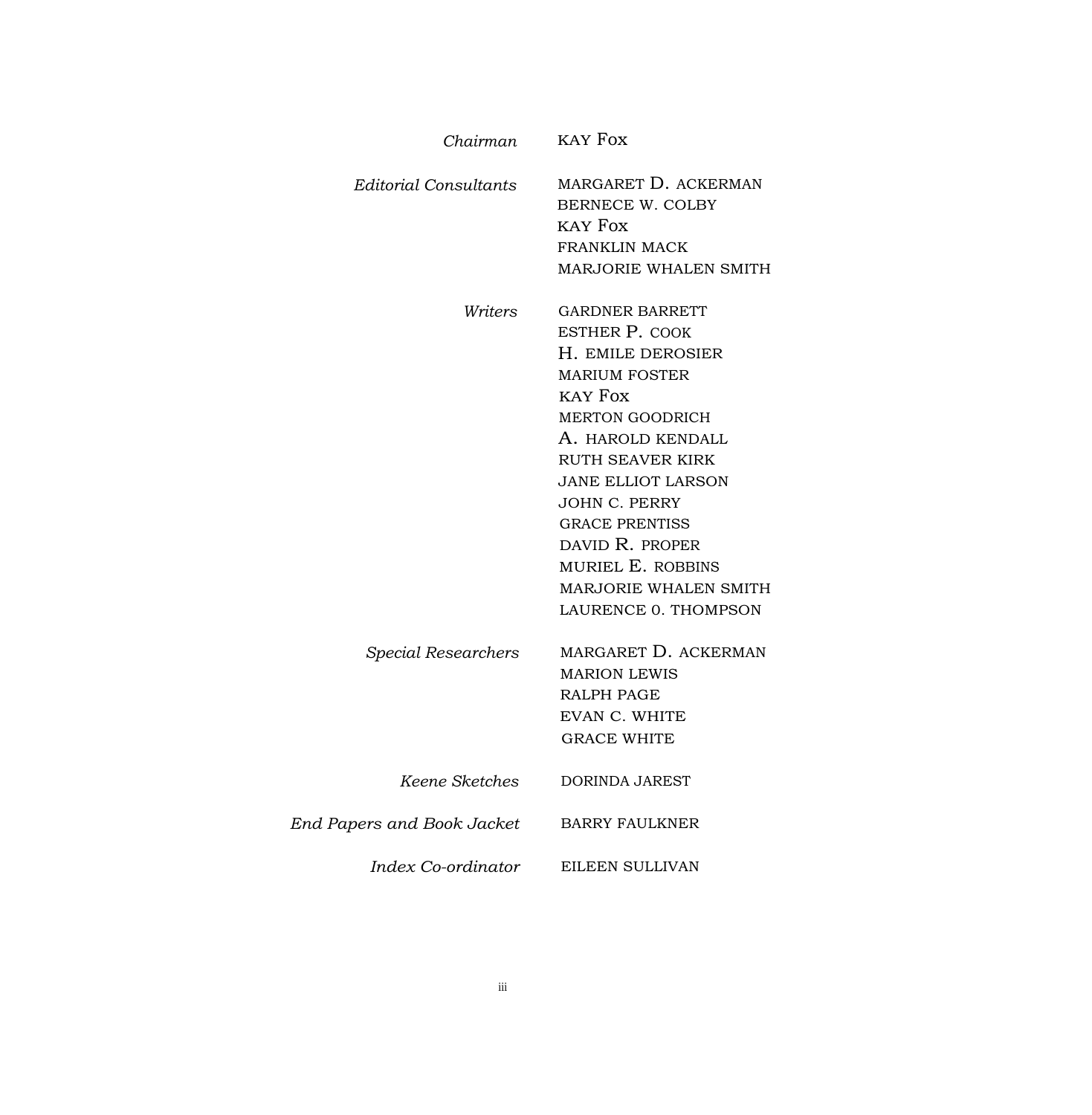## **PREFACE**

Keene is indeed fortunate to have a newspaper that dates back to 1799. The files of the *Keene Evening Sentinel* have been invaluable in compiling this work.

The first printed history of Keene was Salma Hale's *Annals of the Town of Keene,* first published in 1826 and revised in 1851. The next text was Simon Goodell Griffin's *A History of the Town of Keene, from 1732, when the Township was granted by Massachusetts, to 1874, when it Became a City.* To this was added a list of events of interest from 1874 to 1904, compiled by Frank H. Whitcomb.

Other sources for the present history include Clifford C. Wilber's *The Repertory, The Old Timer,* and newspaper column, *The Good Old Days;* the Keene City Reports, the Keene directories, the *Vital Statistics of the Town of Keene, N.H.,* compiled by Frank H. Whitcomb, the *K.H.S. Index,* 1883-1884, the newspaper articles of Alice Matthews, the works of Samuel Wadsworth, Thomas C. Rand, and William Orne White.

Assistance has also come from beyond the city boundaries. The editors are especially indebted to Helen McKearin for checking the topical on Keene glass. They appreciate, also, the help of John McDonough of the Library of Congress, of John Morrill Foster of Indiana and Millard F. Rogers, Jr. of the Toledo Museum of Art. Charles B. Gardner of Connecticut was most generous with pictures of his Keene glass.

Countless unnamed citizens of Keene have generously given of their time, as well as of their pictures and other data. Businesses and industries, clubs and organizations, church and educational groups all have lent a hand. Each writer has utilized many sources, both printed and verbal, without which this book would not have been possible. Any reader desirous of a bibliography on a particular subject is referred to the author of that topical.

The seemingly contradictory date of the departure of Keene's patriots in response to the Lexington alarm was taken from the diary of Abner Sanger, one of the local citizens who answered the call to arms. The existence of this diary was unknown at the time of the writing of Griffin's history. Names and dates have frequently been at variance in printed sources. Though the editors have endeavored to verify each one, they realize that in many instances this was impossible, and have been forced by circumstances to rely entirely on their judgment.

The writers and editors regret that space does not permit the naming of everyone who has so thoughtfully contributed to this project.

To them, and to Mayor Richard E. Bean, City Manager James C. Hobart, and all other members of the city government, this book is gratefully dedicated.